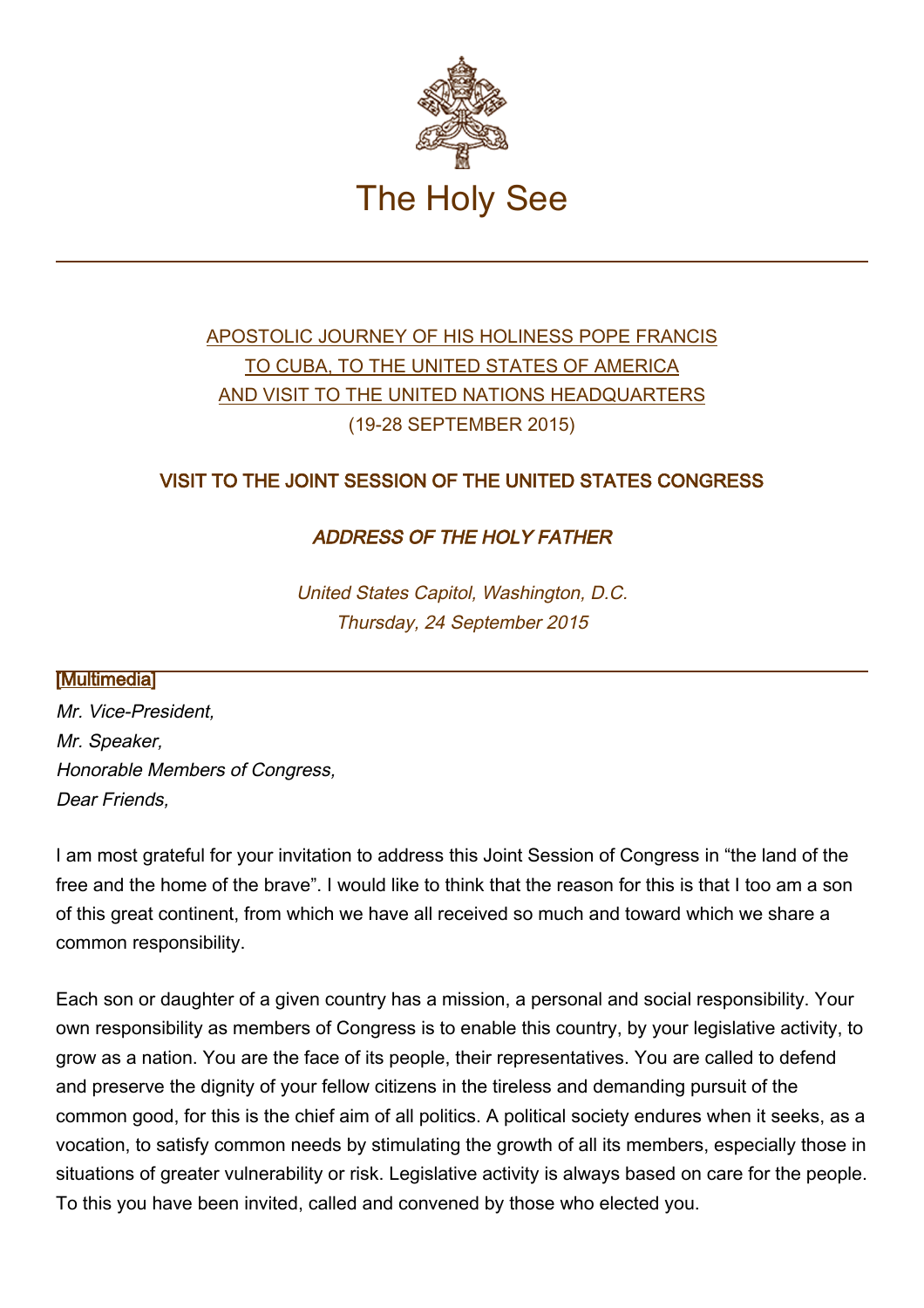Yours is a work which makes me reflect in two ways on the figure of Moses. On the one hand, the patriarch and lawgiver of the people of Israel symbolizes the need of peoples to keep alive their sense of unity by means of just legislation. On the other, the figure of Moses leads us directly to God and thus to the transcendent dignity of the human being. Moses provides us with a good synthesis of your work: you are asked to protect, by means of the law, the image and likeness fashioned by God on every human face.

Today I would like not only to address you, but through you the entire people of the United States. Here, together with their representatives, I would like to take this opportunity to dialogue with the many thousands of men and women who strive each day to do an honest day's work, to bring home their daily bread, to save money and –one step at a time – to build a better life for their families. These are men and women who are not concerned simply with paying their taxes, but in their own quiet way sustain the life of society. They generate solidarity by their actions, and they create organizations which offer a helping hand to those most in need.

I would also like to enter into dialogue with the many elderly persons who are a storehouse of wisdom forged by experience, and who seek in many ways, especially through volunteer work, to share their stories and their insights. I know that many of them are retired, but still active; they keep working to build up this land. I also want to dialogue with all those young people who are working to realize their great and noble aspirations, who are not led astray by facile proposals, and who face difficult situations, often as a result of immaturity on the part of many adults. I wish to dialogue with all of you, and I would like to do so through the historical memory of your people.

My visit takes place at a time when men and women of good will are marking the anniversaries of several great Americans. The complexities of history and the reality of human weakness notwithstanding, these men and women, for all their many differences and limitations, were able by hard work and self-sacrifice – some at the cost of their lives – to build a better future. They shaped fundamental values which will endure forever in the spirit of the American people. A people with this spirit can live through many crises, tensions and conflicts, while always finding the resources to move forward, and to do so with dignity. These men and women offer us a way of seeing and interpreting reality. In honoring their memory, we are inspired, even amid conflicts, and in the here and now of each day, to draw upon our deepest cultural reserves.

I would like to mention four of these Americans: Abraham Lincoln, Martin Luther King, Dorothy Day and Thomas Merton.

This year marks the one hundred and fiftieth anniversary of the assassination of President Abraham Lincoln, the guardian of liberty, who labored tirelessly that "this nation, under God, [might] have a new birth of freedom". Building a future of freedom requires love of the common good and cooperation in a spirit of subsidiarity and solidarity.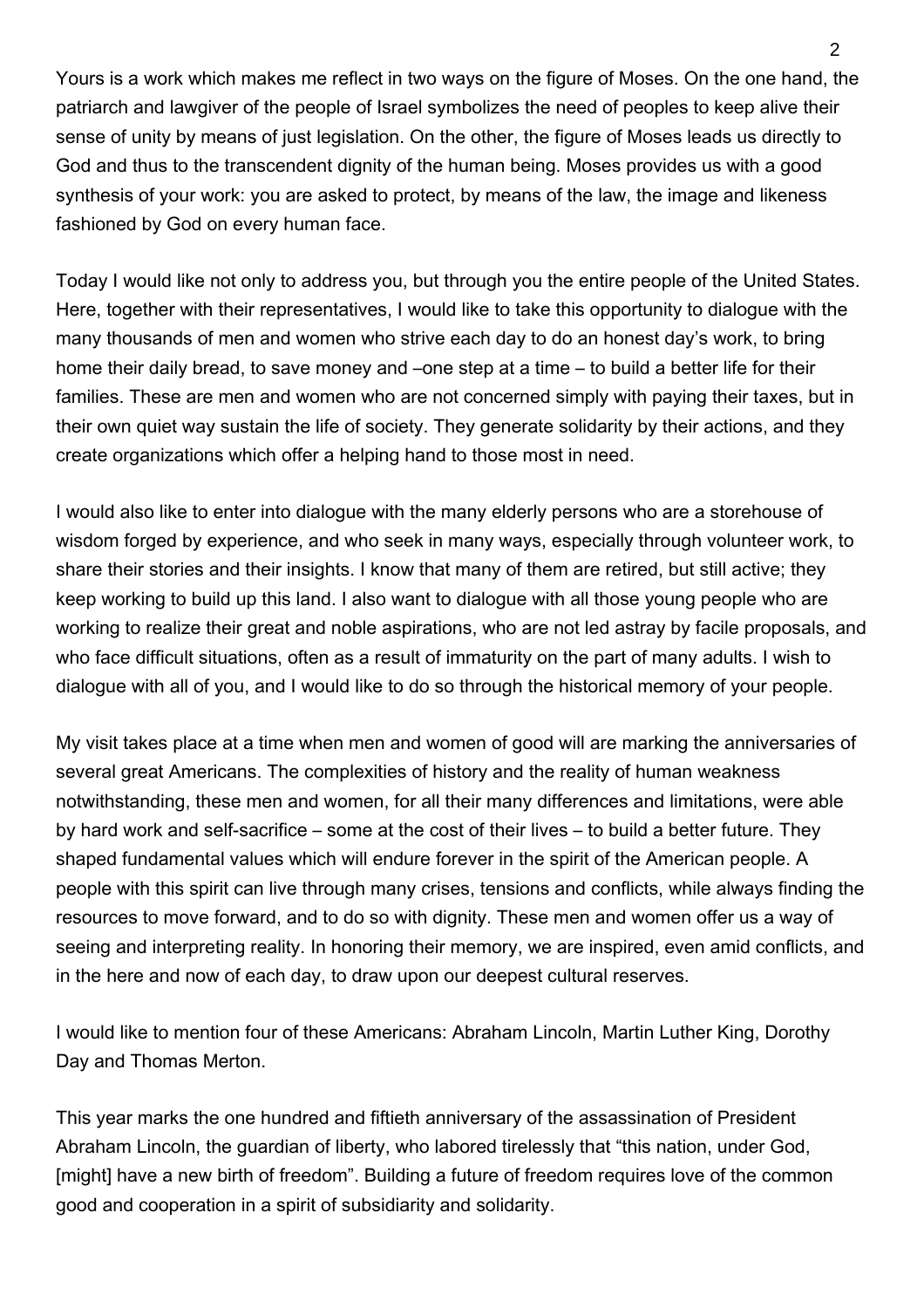All of us are quite aware of, and deeply worried by, the disturbing social and political situation of the world today. Our world is increasingly a place of violent conflict, hatred and brutal atrocities, committed even in the name of God and of religion. We know that no religion is immune from forms of individual delusion or ideological extremism. This means that we must be especially attentive to every type of fundamentalism, whether religious or of any other kind. A delicate balance is required to combat violence perpetrated in the name of a religion, an ideology or an economic system, while also safeguarding religious freedom, intellectual freedom and individual freedoms. But there is another temptation which we must especially guard against: the simplistic reductionism which sees only good or evil; or, if you will, the righteous and sinners. The contemporary world, with its open wounds which affect so many of our brothers and sisters, demands that we confront every form of polarization which would divide it into these two camps. We know that in the attempt to be freed of the enemy without, we can be tempted to feed the enemy within. To imitate the hatred and violence of tyrants and murderers is the best way to take their place. That is something which you, as a people, reject.

Our response must instead be one of hope and healing, of peace and justice. We are asked to summon the courage and the intelligence to resolve today's many geopolitical and economic crises. Even in the developed world, the effects of unjust structures and actions are all too apparent. Our efforts must aim at restoring hope, righting wrongs, maintaining commitments, and thus promoting the well-being of individuals and of peoples. We must move forward together, as one, in a renewed spirit of fraternity and solidarity, cooperating generously for the common good.

The challenges facing us today call for a renewal of that spirit of cooperation, which has accomplished so much good throughout the history of the United States. The complexity, the gravity and the urgency of these challenges demand that we pool our resources and talents, and resolve to support one another, with respect for our differences and our convictions of conscience.

In this land, the various religious denominations have greatly contributed to building and strengthening society. It is important that today, as in the past, the voice of faith continue to be heard, for it is a voice of fraternity and love, which tries to bring out the best in each person and in each society. Such cooperation is a powerful resource in the battle to eliminate new global forms of slavery, born of grave injustices which can be overcome only through new policies and new forms of social consensus.

Here I think of the political history of the United States, where democracy is deeply rooted in the mind of the American people. All political activity must serve and promote the good of the human person and be based on respect for his or her dignity. "We hold these truths to be self-evident, that all men are created equal, that they are endowed by their Creator with certain unalienable rights, that among these are life, liberty and the pursuit of happiness" (Declaration of Independence, 4 July 1776). If politics must truly be at the service of the human person, it follows that it cannot be a slave to the economy and finance. Politics is, instead, an expression of our compelling need to live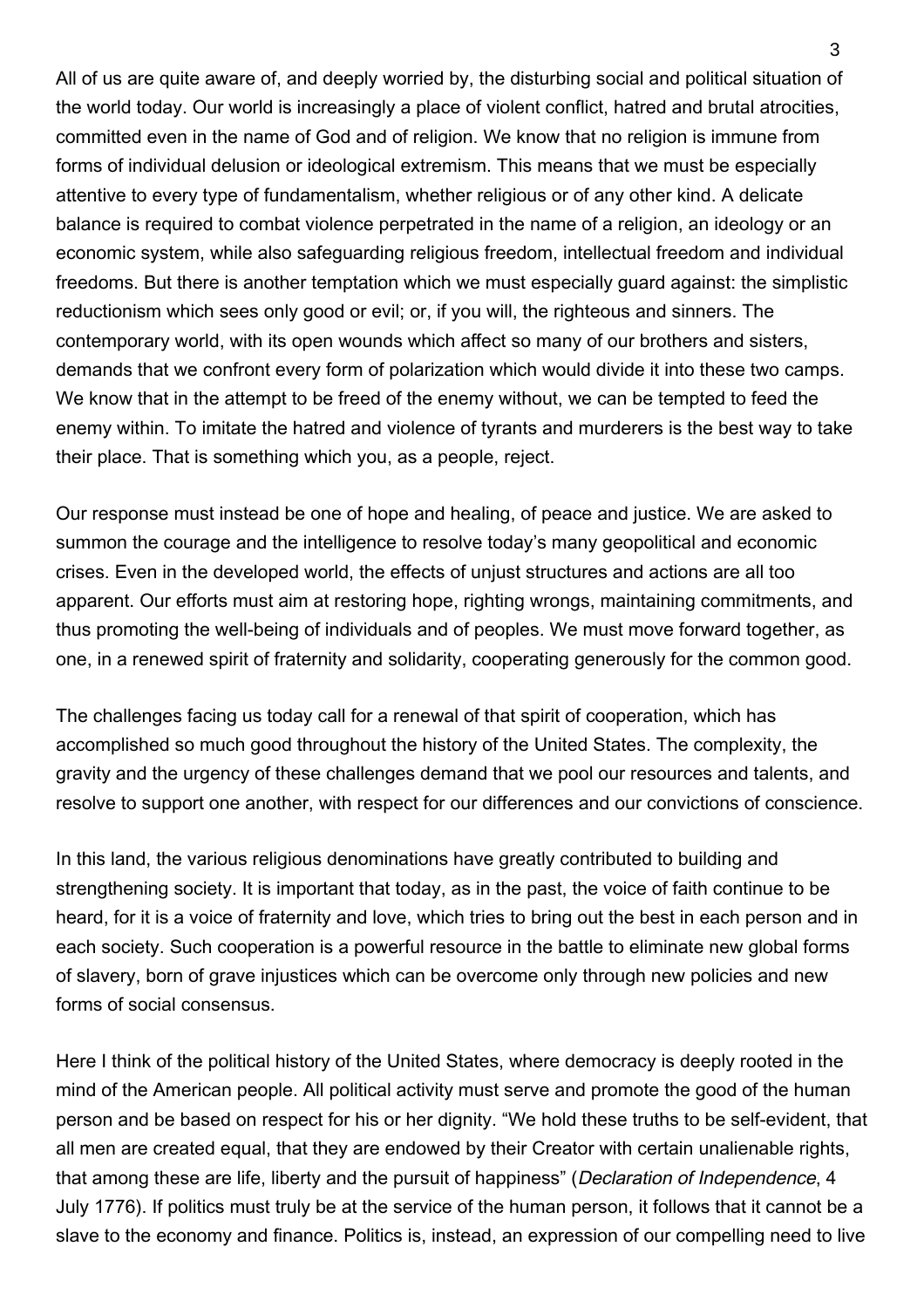as one, in order to build as one the greatest common good: that of a community which sacrifices particular interests in order to share, in justice and peace, its goods, its interests, its social life. I do not underestimate the difficulty that this involves, but I encourage you in this effort.

Here too I think of the march which Martin Luther King led from Selma to Montgomery fifty years ago as part of the campaign to fulfill his "dream" of full civil and political rights for African Americans. That dream continues to inspire us all. I am happy that America continues to be, for many, a land of "dreams". Dreams which lead to action, to participation, to commitment. Dreams which awaken what is deepest and truest in the life of a people.

In recent centuries, millions of people came to this land to pursue their dream of building a future in freedom. We, the people of this continent, are not fearful of foreigners, because most of us were once foreigners. I say this to you as the son of immigrants, knowing that so many of you are also descended from immigrants. Tragically, the rights of those who were here long before us were not always respected. For those peoples and their nations, from the heart of American democracy, I wish to reaffirm my highest esteem and appreciation. Those first contacts were often turbulent and violent, but it is difficult to judge the past by the criteria of the present. Nonetheless, when the stranger in our midst appeals to us, we must not repeat the sins and the errors of the past. We must resolve now to live as nobly and as justly as possible, as we educate new generations not to turn their back on our "neighbors" and everything around us. Building a nation calls us to recognize that we must constantly relate to others, rejecting a mindset of hostility in order to adopt one of reciprocal subsidiarity, in a constant effort to do our best. I am confident that we can do this.

Our world is facing a refugee crisis of a magnitude not seen since the Second World War. This presents us with great challenges and many hard decisions. On this continent, too, thousands of persons are led to travel north in search of a better life for themselves and for their loved ones, in search of greater opportunities. Is this not what we want for our own children? We must not be taken aback by their numbers, but rather view them as persons, seeing their faces and listening to their stories, trying to respond as best we can to their situation. To respond in a way which is always humane, just and fraternal. We need to avoid a common temptation nowadays: to discard whatever proves troublesome. Let us remember the Golden Rule: "Do unto others as you would have them do unto you" (*Mt* 7:12).

This Rule points us in a clear direction. Let us treat others with the same passion and compassion with which we want to be treated. Let us seek for others the same possibilities which we seek for ourselves. Let us help others to grow, as we would like to be helped ourselves. In a word, if we want security, let us give security; if we want life, let us give life; if we want opportunities, let us provide opportunities. The yardstick we use for others will be the yardstick which time will use for us. The Golden Rule also reminds us of our responsibility to protect and defend human life at every stage of its development.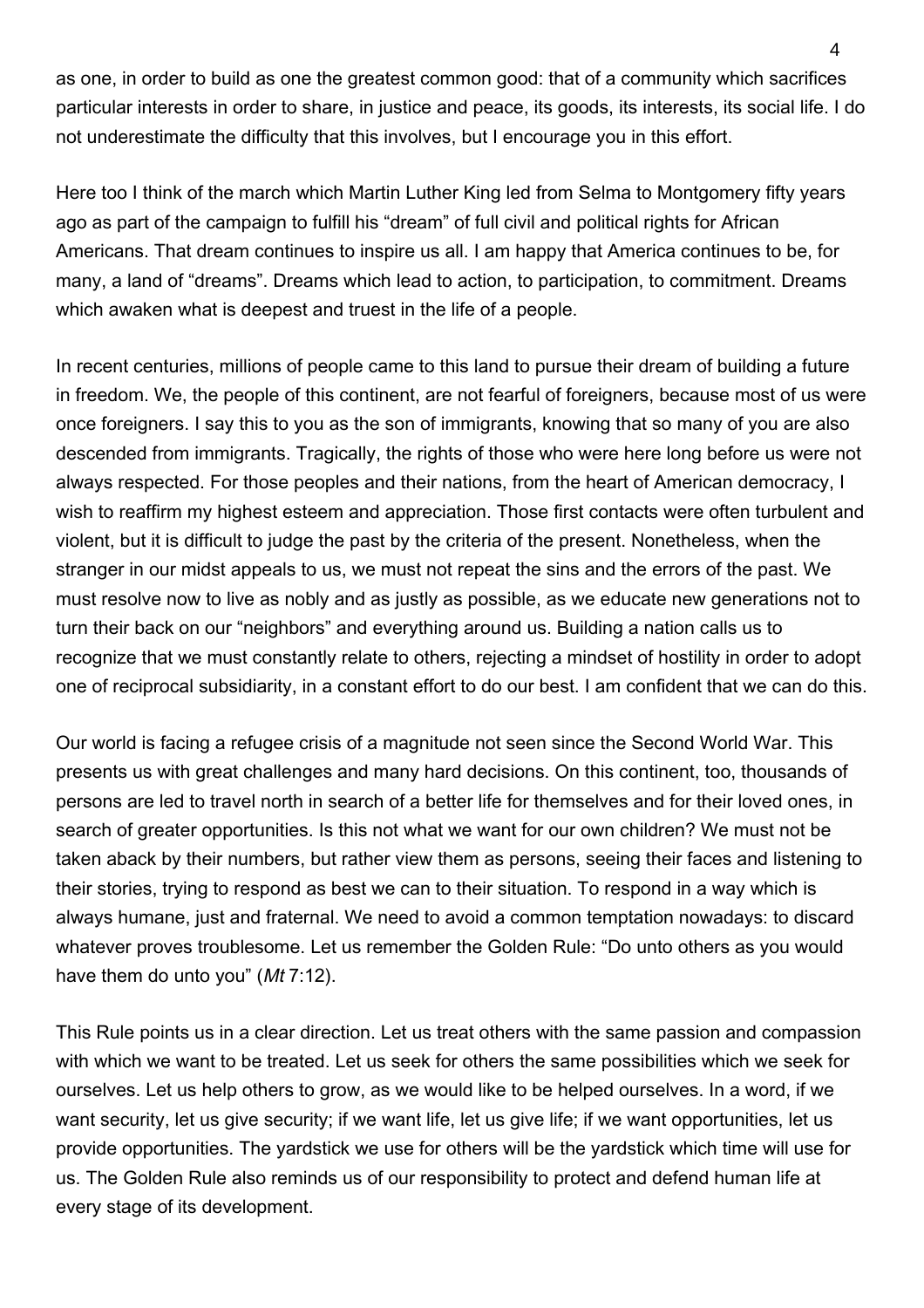This conviction has led me, from the beginning of my ministry, to advocate at different levels for the global abolition of the death penalty. I am convinced that this way is the best, since every life is sacred, every human person is endowed with an inalienable dignity, and society can only benefit from the rehabilitation of those convicted of crimes. Recently my brother bishops here in the United States renewed their call for the abolition of the death penalty. Not only do I support them, but I also offer encouragement to all those who are convinced that a just and necessary punishment must never exclude the dimension of hope and the goal of rehabilitation.

In these times when social concerns are so important, I cannot fail to mention the Servant of God Dorothy Day, who founded the Catholic Worker Movement. Her social activism, her passion for justice and for the cause of the oppressed, were inspired by the Gospel, her faith, and the example of the saints.

How much progress has been made in this area in so many parts of the world! How much has been done in these first years of the third millennium to raise people out of extreme poverty! I know that you share my conviction that much more still needs to be done, and that in times of crisis and economic hardship a spirit of global solidarity must not be lost. At the same time I would encourage you to keep in mind all those people around us who are trapped in a cycle of poverty. They too need to be given hope. The fight against poverty and hunger must be fought constantly and on many fronts, especially in its causes. I know that many Americans today, as in the past, are working to deal with this problem.

It goes without saying that part of this great effort is the creation and distribution of wealth. The right use of natural resources, the proper application of technology and the harnessing of the spirit of enterprise are essential elements of an economy which seeks to be modern, inclusive and sustainable. "Business is a noble vocation, directed to producing wealth and improving the world. It can be a fruitful source of prosperity for the area in which it operates, especially if it sees the creation of jobs as an essential part of its service to the common good" ([Laudato Si'](http://w2.vatican.va/content/francesco/en/encyclicals/documents/papa-francesco_20150524_enciclica-laudato-si.html), 129). This common good also includes the earth, a central theme of the encyclical which I recently wrote in order to "enter into dialogue with all people about our common home" (ibid., 3). "We need a conversation which includes everyone, since the environmental challenge we are undergoing, and its human roots, concern and affect us all" (ibid., 14).

In *[Laudato Si'](http://w2.vatican.va/content/francesco/en/encyclicals/documents/papa-francesco_20150524_enciclica-laudato-si.html)*, I call for a courageous and responsible effort to "redirect our steps" (ibid., 61), and to avert the most serious effects of the environmental deterioration caused by human activity. I am convinced that we can make a difference and I have no doubt that the United States – and this Congress – have an important role to play. Now is the time for courageous actions and strategies, aimed at implementing a "culture of care" (ibid., 231) and "an integrated approach to combating poverty, restoring dignity to the excluded, and at the same time protecting nature" (ibid., 139). "We have the freedom needed to limit and direct technology" (ibid., 112); "to devise intelligent ways of… developing and limiting our power" (ibid., 78); and to put technology "at the service of another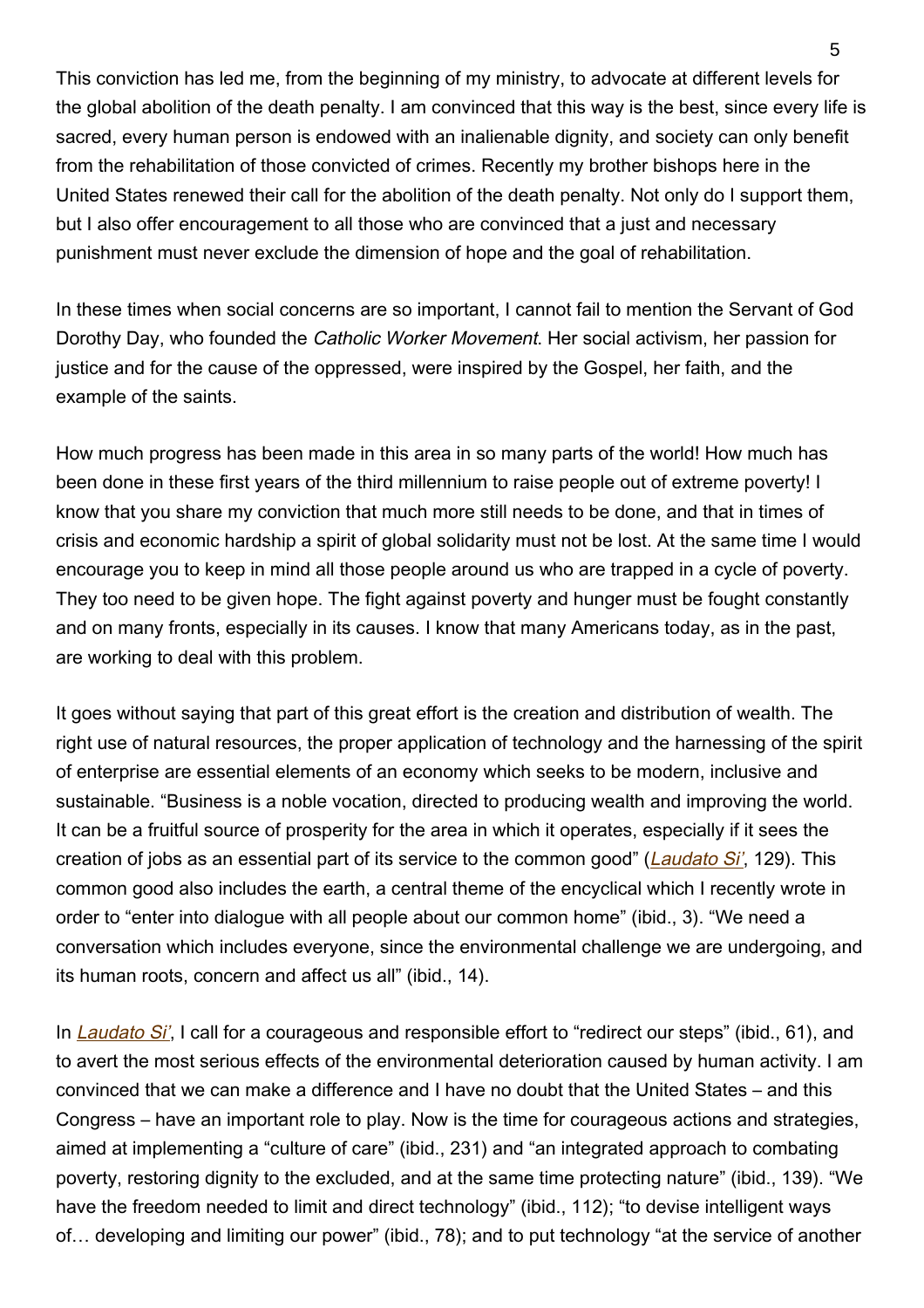type of progress, one which is healthier, more human, more social, more integral" (ibid., 112). In this regard, I am confident that America's outstanding academic and research institutions can make a vital contribution in the years ahead.

A century ago, at the beginning of the Great War, which Pope Benedict XV termed a "pointless slaughter", another notable American was born: the Cistercian monk Thomas Merton. He remains a source of spiritual inspiration and a guide for many people. In his autobiography he wrote: "I came into the world. Free by nature, in the image of God, I was nevertheless the prisoner of my own violence and my own selfishness, in the image of the world into which I was born. That world was the picture of Hell, full of men like myself, loving God, and yet hating him; born to love him, living instead in fear of hopeless self-contradictory hungers". Merton was above all a man of prayer, a thinker who challenged the certitudes of his time and opened new horizons for souls and for the Church. He was also a man of dialogue, a promoter of peace between peoples and religions.

From this perspective of dialogue, I would like to recognize the efforts made in recent months to help overcome historic differences linked to painful episodes of the past. It is my duty to build bridges and to help all men and women, in any way possible, to do the same. When countries which have been at odds resume the path of dialogue – a dialogue which may have been interrupted for the most legitimate of reasons – new opportunities open up for all. This has required, and requires, courage and daring, which is not the same as irresponsibility. A good political leader is one who, with the interests of all in mind, seizes the moment in a spirit of openness and pragmatism. A good political leader always opts to initiate processes rather than possessing spaces (cf. **[Evangelii Gaudium](http://w2.vatican.va/content/francesco/en/apost_exhortations/documents/papa-francesco_esortazione-ap_20131124_evangelii-gaudium.html)**, 222-223).

Being at the service of dialogue and peace also means being truly determined to minimize and, in the long term, to end the many armed conflicts throughout our world. Here we have to ask ourselves: Why are deadly weapons being sold to those who plan to inflict untold suffering on individuals and society? Sadly, the answer, as we all know, is simply for money: money that is drenched in blood, often innocent blood. In the face of this shameful and culpable silence, it is our duty to confront the problem and to stop the arms trade.

Three sons and a daughter of this land, four individuals and four dreams: Lincoln, liberty; Martin Luther King, liberty in plurality and non-exclusion; Dorothy Day, social justice and the rights of persons; and Thomas Merton, the capacity for dialogue and openness to God.

Four representatives of the American people.

I will end my visit to your country in Philadelphia, where I will take part in the World Meeting of Families. It is my wish that throughout my visit the family should be a recurrent theme. How essential the family has been to the building of this country! And how worthy it remains of our